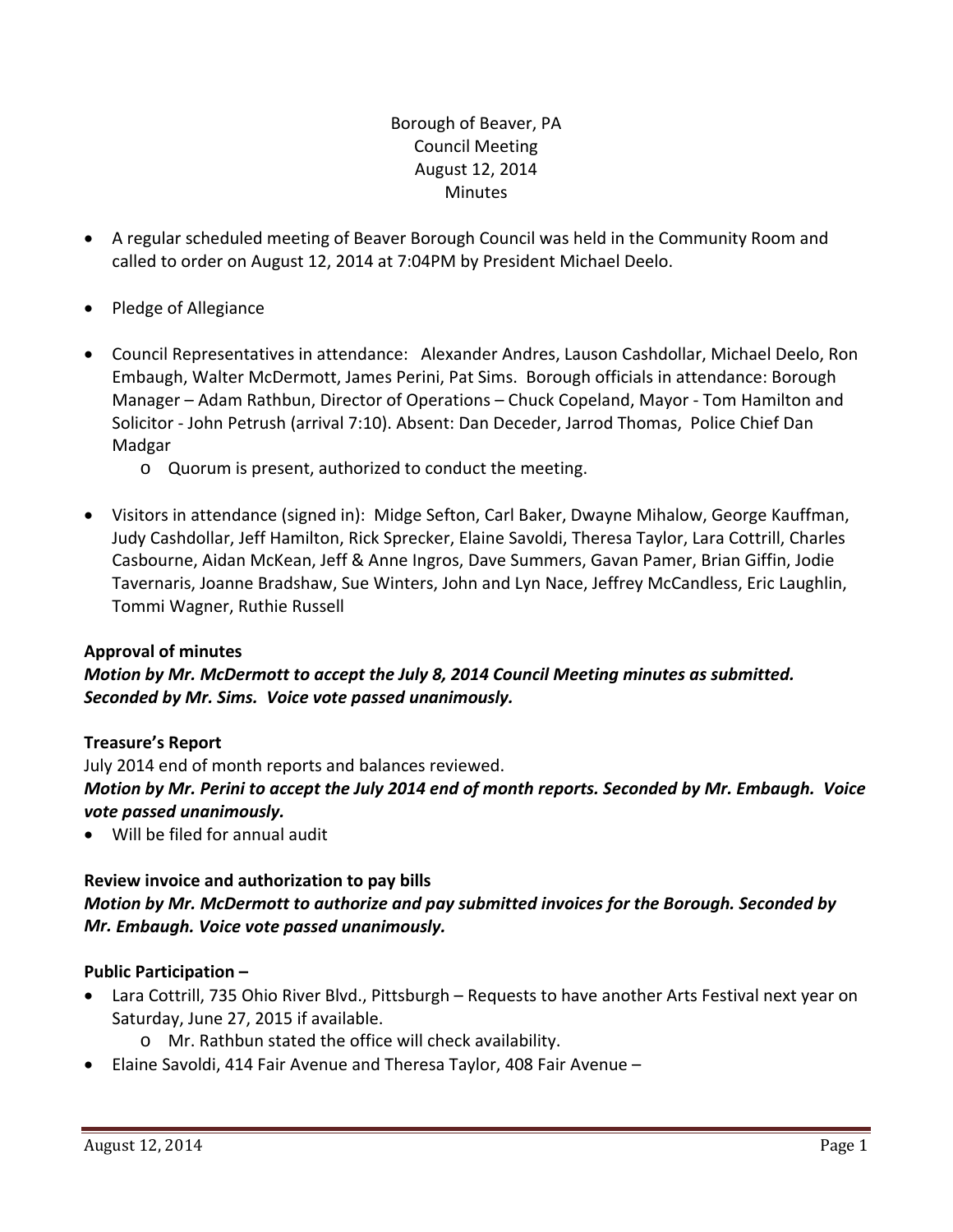- o Questioning status of 418 Fair Avenue July 30, 2013 structure was condemned. During the September 10, 2013 council meeting the Solicitor was directed to purse enforcement action against the property. No improvements have been made.
	- Mrs. Savoldi distributed two handouts to council members regarding "Procedure to Condemn" and "Blight".
	- Wants to make sure the property remains zoned as R1.
- o Mr. Petrush stated he had provided all the information to Mrs. Savoldi's Right to Know Request. Per Randy Morrow, Code Enforcement Officer, he is in contact with the owner and progress is being made.
- o Mr. Deelo stated the Code Enforcement Committee is concerned with the level of enforcement and will be providing recommendations.
- o Mr. Cashdollar (acting as Chair of the Code Enforcement Committee in Mr. Deceder's absence) stated the committee is discussing hiring additional code enforcement officers since the borough only has one code enforcement officer.
	- Need to develop internal workings regarding the enforcement administration.
	- **The Committee also wants the 418 Fair Avenue property matter resolved.**
	- Code Enforcement meetings are held the fourth Monday of each month at 1:00PM.
- Jodie Tavernaris, 478 4<sup>th</sup> Street and Sue Winters, 427 Wayne Street, Apt. D
	- o Regarding parking issues on Wayne Street
		- Requests "Parking by permit only" on Wayne Street between Third and Fourth Streets. The majority of the business employees park on Wayne Street using residents parking spaces.
		- Mr. Deelo requests the Highway Committee put this issue on their agenda to discuss.
	- o Trees in Bouquet Park are being vandalized. One of which Ms. Tavernaris purchased in memory of her father. Ms. Winters approached the children and turned the names into the police.
		- Sgt. McCoy will look into the matter and discuss with Ms. Winters.

# **Reports – Commissions**

**Council of Governments (COG) –** No Report

**Business District Authority –** No Report

**Civil Service Commission –** No Report

**Zoning Hearing Board –** No Report

**Planning Commission –** Letter dated July 20, 2014 from Dan Martone, Borough Engineer, to the Planning Commission regarding the  $2^{nd}$  review of the proposed Trinity Office Building Land Development Plan enclosed in Council packet.

 Dwayne Mihalow, representative from Baker Worldwide Consulting LLC, gave a presentation of the final drawings of the proposed Trinity Office Building.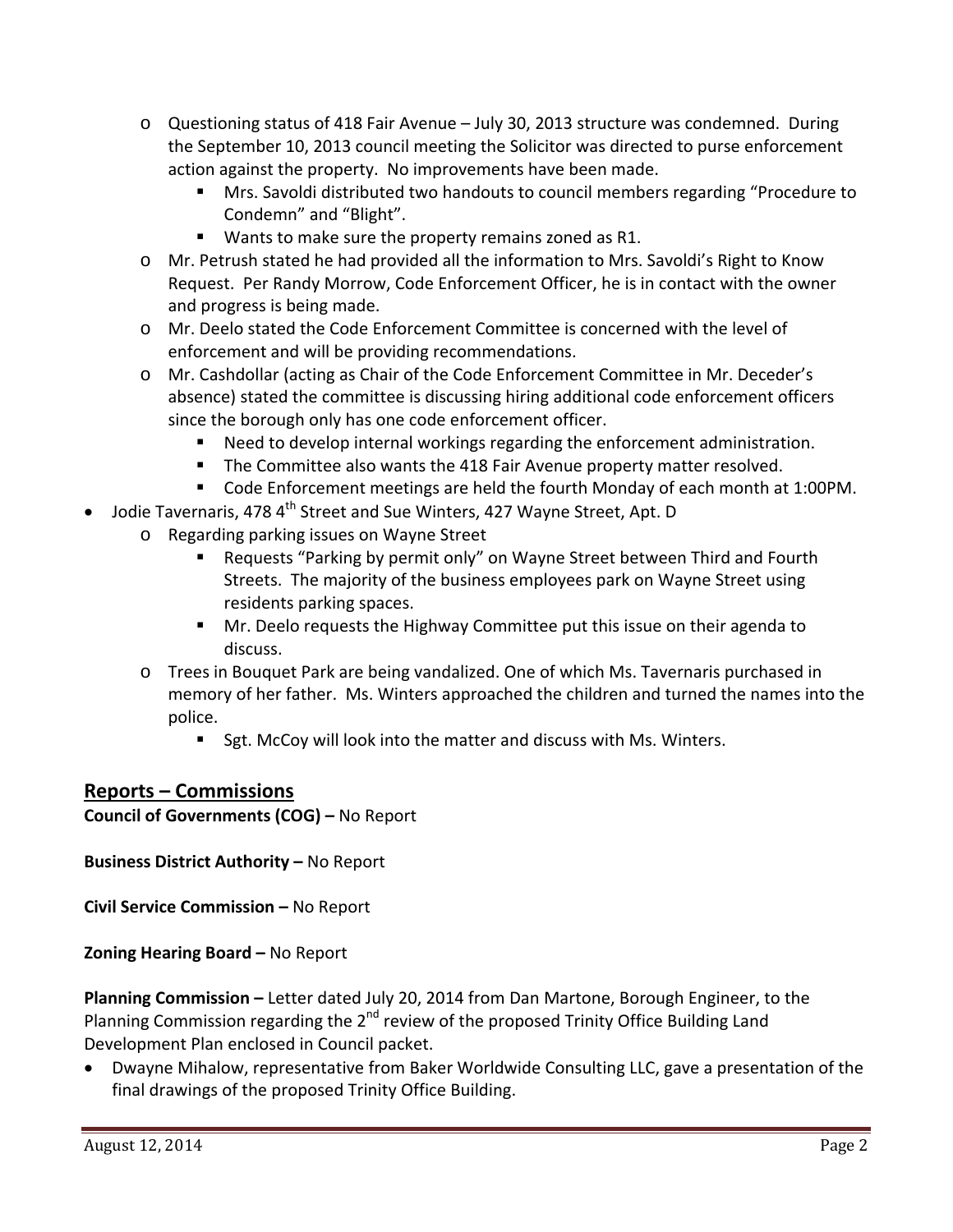- Mr. Deelo Meets all requirements of the Zoning Ordinance
- Jeff Ingros, 170 Beaver Street Thanked Council
- Mr. Petrush Drafted the required Development Agreement for review
	- o Mr. Baker stated Mr. Martone will review the agreement and contact Mr. Petrush

**Tree Commission –** June 23, 2014 meeting minutes enclosed in Council packet

- Mr. Perini Questions if there is an outcome regarding item 3 of the meeting minutes ("Discussion of response to Councilman Cashdollar's inquiry regarding funds used by Tree Commission; discussion regarding description regarding independent and distinct fund created by interested parties for Dave Williams.")
	- o Mr. Kauffman stated that Mr. Colavincenzo would need to respond to his question.
	- o Mr. Cashdollar stated the Finance Committee in turning this over to the auditors. However, side accounts are not permitted; all funds must be run through the borough accounts.
- Mr. McDermott questions who has the final decision of where a tree will be planted on borough property.
	- o Mr. Kauffman stated Mr. Rathbun sent an email to the Tree Commission requesting them to discuss the placement with the home owners that it may impact prior to the planting.
		- Mr. Rathbun stated the reason for the email was due to a letter he had received from a law firm regarding a particular situation.
	- o Mr. Cashdollar stated the landowner has no inherent right to control what or where trees are planted on the borough strip. However, there can always be justification.
	- o Mr. Deelo stated that the Council has empowered the Tree Commission to look out for the best interest of certain areas, including River Road Park.

**Code Enforcement Officer Report –** Monthly report enclosed in Council packet

**Historic Architectural Review Board (HARB) –** No Report

#### **Council Committee Reports**

**Public Safety –** July 28, 2014 meeting minutes enclosed in Council packet

**Finance –** No July meeting

**Highway –** Reported by Mr. McDermott

- August 7, 2014 meeting minutes and calendar enclosed in Council packet
- Created a Regular Annual Calendar which will be helpful in keeping paving and road projects on schedule.
- Beaver Borough 2014 Road Paving Project Bids are due August 20, 2014 and will be opened August 21, 2014 at 3:45PM.

#### **General Government –** Reported by Mr. Andres

- No July meeting
- July 17, 2014 ‐ Shell Corporation held a community meeting at the Borough Community Room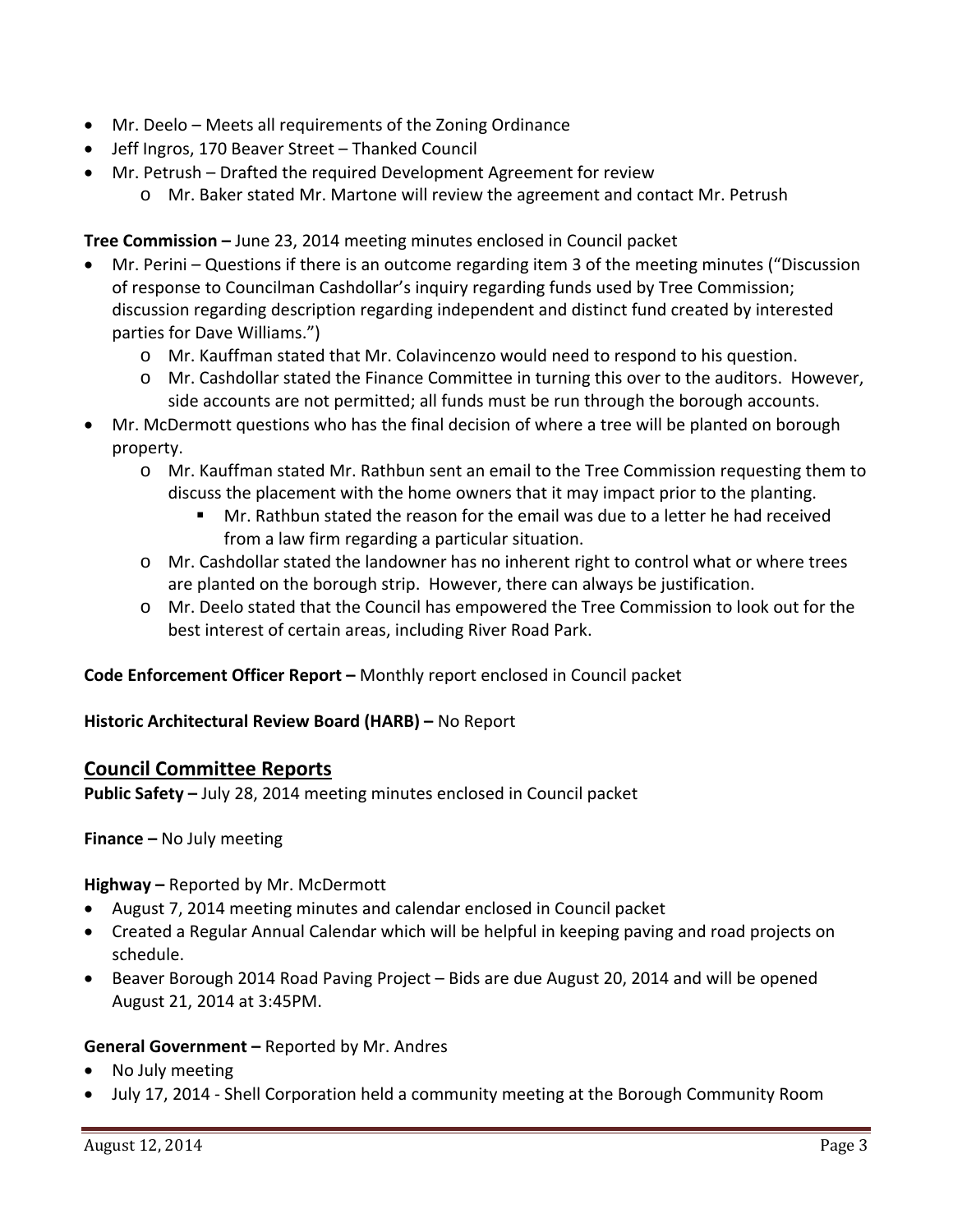● Codification update – All ordinances have been scanned and should be available on line within 30-45 days.

## **Code Enforcement –** Reported by Mr. Cashdollar

Reviewed the July 28, 2014 meeting minutes enclosed in Council packet

**Recreation –** Reported by Mr. Embaugh

- No August meeting
- There will be an Aqua Zumba class held at the Beaver Pool on Friday, August 15, 2014, from 9:30AM to 10:30AM; cost is \$8.00 per person.

**Water & Sewer –** Reported by Mr. Sims

- Reviewed the July 16, 2014 meeting minutes enclosed in Council packet
- *Motion by Mr. Sims for Beaver Borough to pay 50% of the \$11,700.00 invoice for the work completed at 499 Lincoln Avenue; payment of \$5,850.00. Seconded by Mr. Perini.*
	- o Mr. Cashdollar stated this is a fair resolution for the waterline replacement, gas line repair and new sidewalks.
	- o Mr. Sims stated the Borough Manager, Water & Sewer Engineer and the Solicitor will be reviewing the Rules and Regulations and possibly reinstating the Rules and Regulations that were active when the Water Authority existed.
	- o After council discussion; *Voice vote passed unanimously.*
- Sewer Line Repair Project Robinson Pipe televised Third Street and Galey Blvd area and found cracks in 13 sewer lines under Third Street. Some, if not all, could collapse during the paving project on Third Street due to the vibration of the machinery. If attention is not taken soon, the pipe may not be able to lined and Third Street will need to dug up to replace the lines.
	- o Mr. Rathbun ‐ Received a \$167,000.00 quote through Costars, therefore, no bid is required.
	- o Mr. Deelo Procedural comment: For imminent danger, the Borough Manager has the authority to move immediately and does not need the approval of Council. If not imminent danger, then it should be discussed with the Water & Sewer Committee then brought to Council.
- *Motion by Mr. Sims for Beaver Borough to authorize the \$167,000.00 expenditure to fix sewer lines on Third Street pending a meeting with the Borough Manager, Borough Water & Sewer Engineer and three members of council, Mr. McDermott, Mr. Perini and Mr. Sims on Friday, August 15, 2014. Seconded by Mr. Perini. Voice vote passed unanimously.*

# **Reports**

**Manager's Report –** Reported by Borough Manager, Mr. Rathbun

- Reviewed the July 2014 report and Budget Request form enclosed in Council packet
- Mr. Cashdollar requested the template for the budget be forwarded to each committee.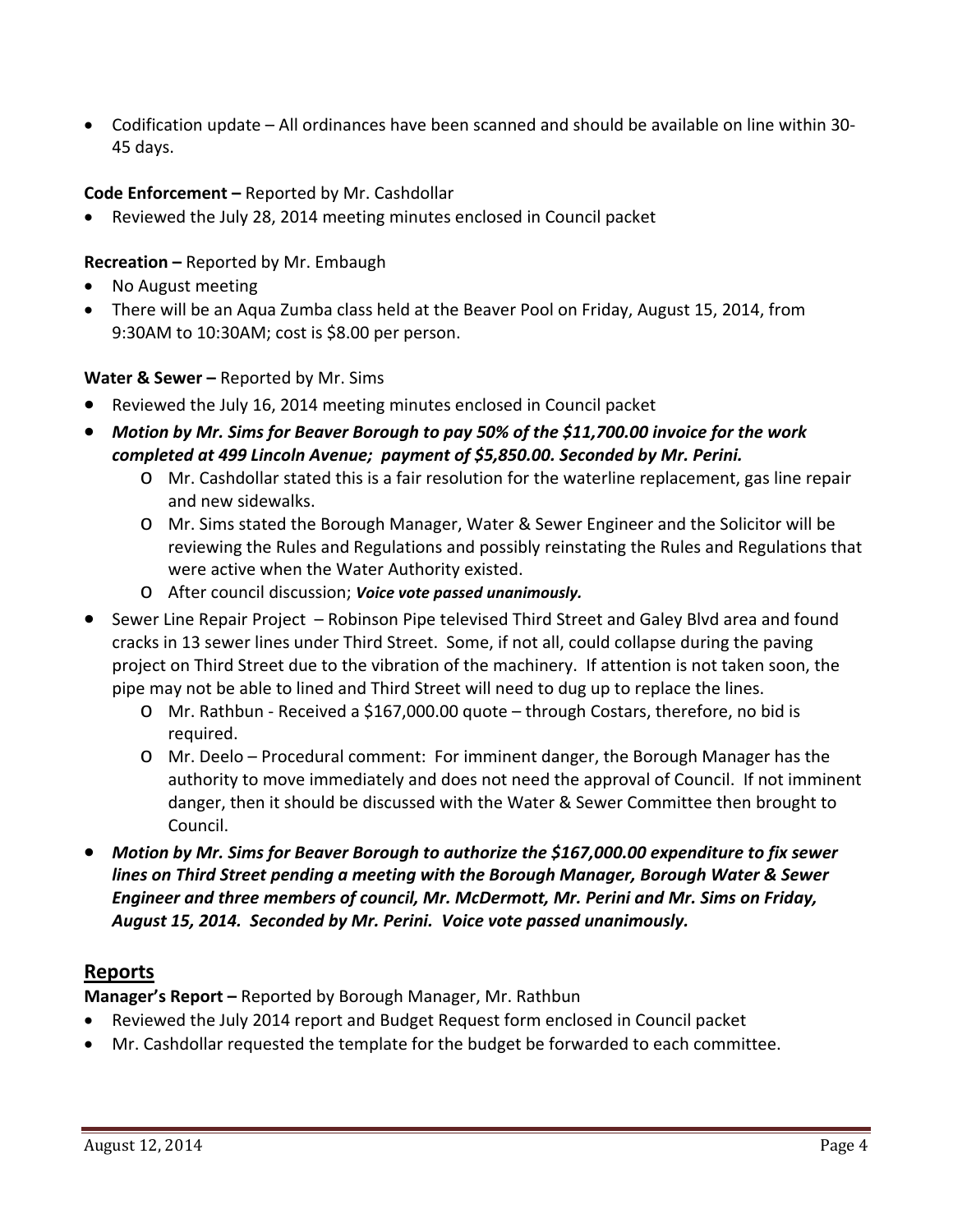#### **Director of Operations Report –** Reported by Mr. Copeland

Reviewed the August 12, 2014 report enclosed in Council packet

## **President's Report –** Reported by Mr. Deelo

- Announced there will be an Executive Session to review the collective bargaining agreement and to discuss personnel matter relating to a specific individual.
- Announced the Pennsylvania State Association of Boroughs (PSAB) 2014 Fall Leadership Conference will be held in Gettysburg on October  $17<sup>th</sup> - 19<sup>th</sup>$ . All council members, Borough Manager and the Mayor are invited to attend. If interested in attending, please let Vicki know.

## **Mayor Hamilton –** No report

**Police Chief Madgar –** Sgt. Ken McCoy reporting in Chief Madgar's absence

- Construction on Third Street has started try to avoid Third Street between the hours of 9:00PM and 7:00AM since it will be restricted to one lane.
- Approximately 40 vehicles have been broken into over the last several weeks. Please keep vehicles locked and contact the police if you see anything suspicious.

**Fire Department –** July 2014 report enclosed in Council packet

**Emergency Management Coordinator –** August 6, 2014 report enclosed in Council packet

**Engineer –** August 6, 2014 report by Dan Martone in Council packet

#### **Solicitor Petrush –**

- Several internal memos have been written and distributed to council members for informational purpose.
- On Council's behalf, took the initiative to advertise the ordinance relating to the Motor Vehicles and Traffic Ordinance.

# **Old Business**

## **New Business**

**Motion – Amending Chapter 15 of the Code of Ordinances, relating to motor vehicles and traffic** *Motion by Mr. McDermott that the Borough of Beaver Council approve the proposed ordinance as prepared by the Borough Solicitor amending Chapter 15 of the Code of Ordinances, relating to motor* vehicles and traffic. Summary: Section 1) Amends Sections 304 and 306.1 of Part 3, of Charpter 15 on Motor Vehicles and Traffic, to prohibit parking at all times on both sides of Third Street between *Wilson Avenue and East End Avenue. Section 2) Repeals any inconsistent ordinance. Section 3) States the legal authority for the ordinance. Section 4) Specifies an immediate effective date. Seconded by Mr. Cashdollar. Voice vote passed unanimously.*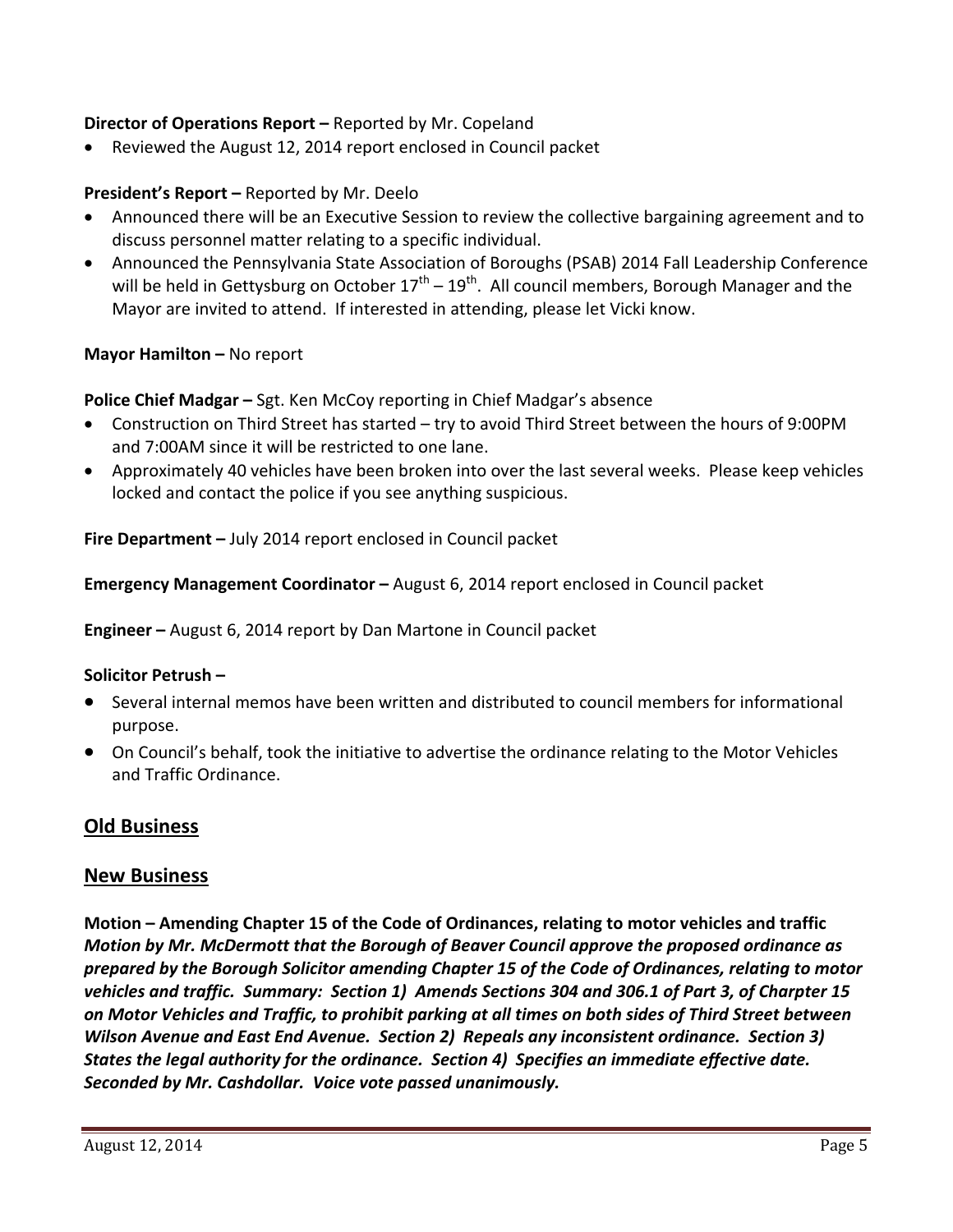**Motion – Approving the Trinity Office Building Land Development Plan** *Motion by Mr. McDermott that the Borough of Beaver accepts the Borough Engineer's recommendation for approving the Trinity Office Building Land Development Plan on Third Street and Wilson Avenue. Approval is conditioned upon compliance with the attached restriction proposed by the Borough Engineer. 1) Satisfaction of the items appearing in the Borough engineer's review letter dated July 20, 2014. 2) Execution of a development agreement with the appropriated posted bonds. 3) Satisfaction of the Beaver County Planning Commission recommendations. 4) Recordation of the land development plan in the Beaver County Recorder of Deeds office. Seconded by Mr. Perini. Voice vote passed unanimously.*

**Motion – Permission to hang banner at the Holy Trinity Evangelical Lutheran Church** *Motion by Mr. Cashdollar that the Borough of Beaver Council confirm the conditional approval to the Holy Trinity Evangelical Lutheran Church to display a banner from August 8th to August 24, 2014. Seconded by Mr. Embaugh. Voice vote passed unanimously.*

**Motion – Construction of bathroom facility near the swimming pool on Borough property** *Motion by Mr. McDermott that we ask the solicitor to prepare an agreement with the Beaver Area School District (BASD) to allow construction of an 800 sq. ft. bathroom facility on Borough property near the swimming pool concession stand. Site preparation, construction cost and cost of utility lines to be paid by BASD. Seconded by Mr. Perini. Voice vote passed unanimously.*

#### **Motion – Beaver Area Heritage Foundation – Property Tax**

*Motion by Mr. Cashdollar that the Borough of Beaver exonerate the Beaver Area Heritage Foundation from Beaver Borough property tax for 2014 on the former P&LE train station, parcel number 14‐001‐1004.002. Seconded by Mr. Sims. Voice vote passed unanimously. Mr. McDermott abstained from vote (President of the Heritage Foundation).*

**Motion – 2014 Minimum Municipal Obligation (MMO) for Police and Municipal Employees** *Motion by Mr. McDermott that the Borough of Beaver Council approve the attached Resolution as prepared by the Borough Solicitor relating to the 2014 Minimum Municipal Obligation (MMO) for Police and Municipal Employees. Seconded by Mr. Andres. Voice vote passed unanimously.* 

#### **Motion – Winter Traffic Services for 2014‐2019**

*Motion by Mr. McDermott that the Borough of Beaver Council approve the attached Agreement and corresponding resolutions to provide winter traffic services for PennDOT on State roads within the Borough for years 2014‐2019. Seconded by Mr. Cashdollar. Voice vote passed unanimously.*

#### **Motion – Krehnovi Plan – Lot consolidation**

*Motion by Mr. Cashdollar to approve the Krehnovi Plan for lot consolidation subject to the conditions* set forth in the Borough Engineer's letter of July 19, 2014 (letter attached). Seconded by Mr. Perini. *Voice vote passed unanimously.*

Mr. Deelo requested a moment of silence in remembrance of Mr. Bill Cooper.